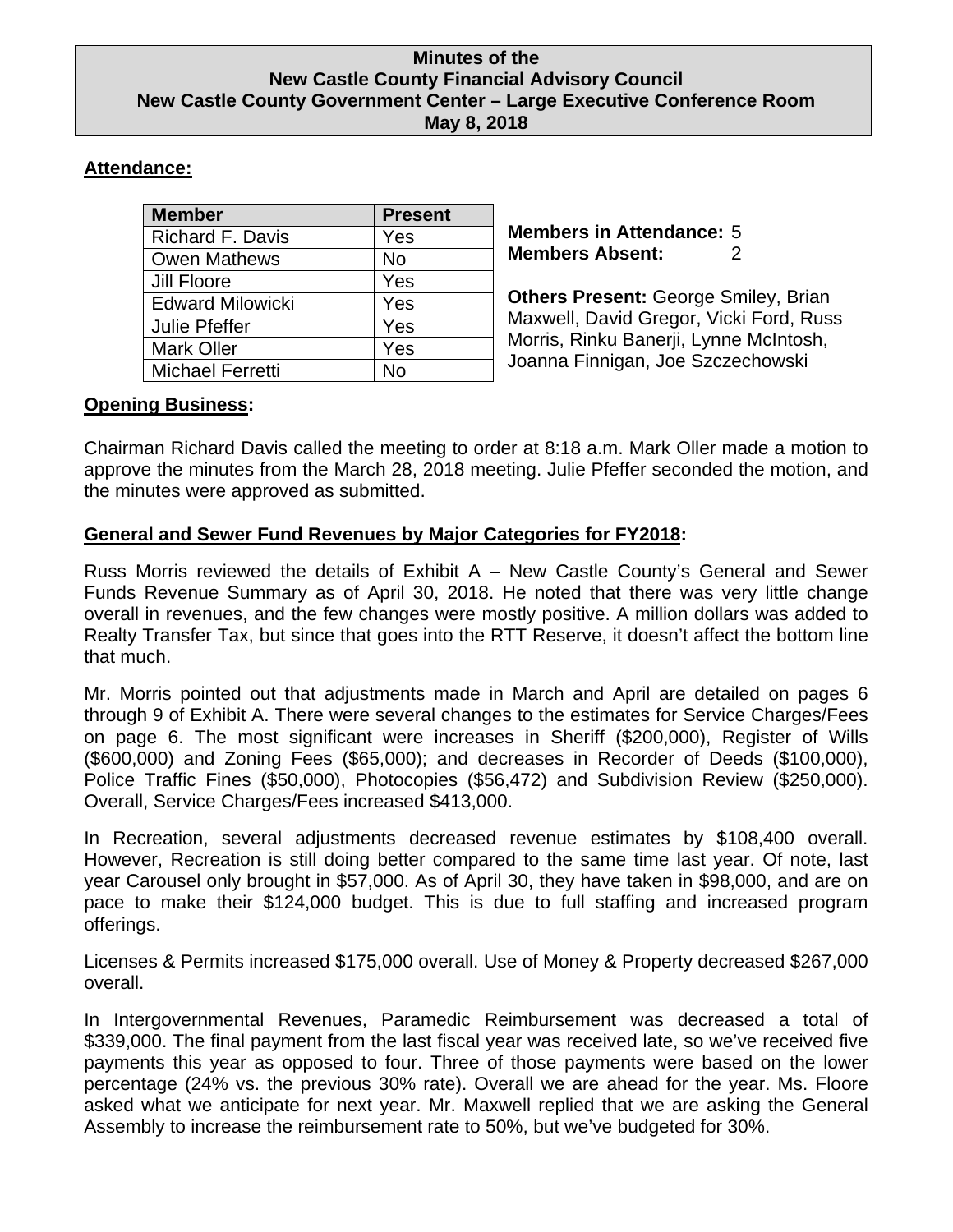Overall, Net General Fund Revenues were increased \$872,000 in March and \$126,500 in April.

In the Sewer Fund, several adjustments in Current Sewer net out to a \$50,000 increase. In Current Sewer, all areas are down except for Industrial, which continues to be strong. Delinquent Sewer also remains strong and was increased by \$100,000.

Several line items under Fees were adjusted in March and April. Most notably, Stormwater Management Fees were increased \$312,000, Septic Hauler Fees were increased \$193,000, and Wastewater Discharge Fees were decreased \$100,000. Capital Recovery Fees were decreased \$500,000 based on tracking.

Overall, for March and April, there was an increase of \$262,000 in the Sewer Fund.

## **General and Sewer Fund Expenditures for FY2018:**

Brian Maxwell reviewed the details of Exhibit B – New Castle County's General and Sewer Fund Expenditures FY2018 Budget vs. FY2018 Estimated as of April 30, 2018.

In the General Fund, Mr. Maxwell noted that savings of \$2 million are projected for Salaries and Wages due to position vacancies as a result of the intensive hiring review that remains in place. Expenditures in Employee Benefits increased \$1 million due to higher Healthcare costs. There were a few other adjustments, but the overall Expenditure line shows a savings of \$1.5 million. With less expenditures than originally forecasted, we will not have to dip further into the tax stabilization reserves for FY2018.

There is a labor agreement in place until April 2019. The current split of Benefits cost is 93% County / 7% employees.

In the Sewer Fund, we have savings of \$700,000 in the Salaries and Wages line, again due to vacancies. In Communications/Utilities, there is a \$5.5 million increase in anticipation of a trueup payment due to the City of Wilmington. This payment has not been finalized as negotiations are continuing.

Overall, increased expenditures in the Sewer Fund total \$4.7 million.

# **General and Sewer Fund Revenue by Major Categories/Expenditures for FY2018 and Succeeding Fiscal Years:**

CFO Brian Maxwell reviewed the details of Exhibit C – General and Sewer Fund Financial Projections As of 4/30/2018 for Fiscal Years 2018-2021. He noted that for FY2019 we are forecasting revenues of \$189.7 million and expenditures of \$210.7 million, which leaves a gap of \$21 million. We would start FY2019 with \$22.1 million in the Tax Stabilization Reserve. If we are unable to achieve some of the revenue enhancements proposed in the County Executive's budget for FY2019, that reserve would drop to \$1.2 million, which would be a problem when we go to the bond market. The County Executive's proposed revenue enhancements and spending reductions are not reflected in these numbers.

One of the proposals is a 3% lodging/hotel tax. There is also a bill (HB380) introduced by Speaker Schwartzkopf. Last year, the State increased the Realty Transfer Tax to 4%. Prior to the increase, the split was 1.5% State and 1.5% County. After the increase, the split is 2.5% State and 1.5% County. HB380 would provide a first-time homebuyer a .5% credit of the State's share, soft-capped on a purchase price of \$400,000, so the maximum credit is \$2,000.